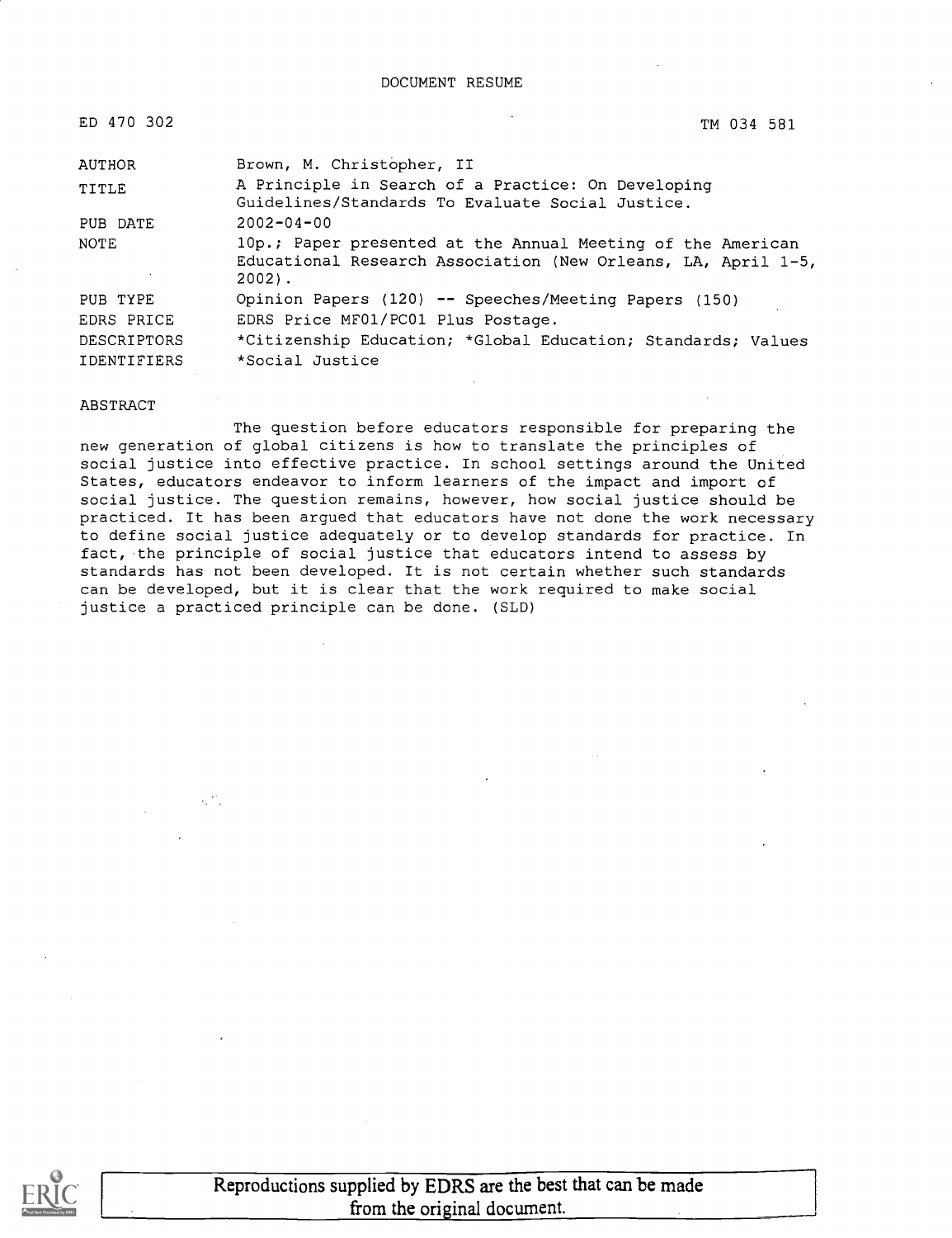## A Principle in Search of a Practice: On Developing Guidelines/Standards to Evaluate Social Justice

Paper presented at American Education Research Association (April 3, 2002) by:

M. Christopher Brown II, Ph.D. Associate Professor of Education & Senior Research Associate Center for the Study of Higher Education The Pennsylvania State University 400 Rackley Building University Park, PA 16802 mcb161@psu.edu

> 814-863-6759 Office 814-865-3638 Fax

PERMISSION TO REPRODUCE AND DISSEMINATE THIS MATERIAL HAS BEEN GRANTED BY

M.C. Brown, II

TO THE EDUCATIONAL RESOURCES INFORMATION CENTER (ERIC)

1

U.S. DEPARTMENT OF EDUCATION<br>Office of Educational Research and Improvement<br>EDUCATIONAL RESOURCES INFORMATION

-TM

- CENTER (ERIC)<br>This document has been reproduced as<br>received from the person or organization originating it.
- Minor changes have been made to improve reproduction quality.

Points of view or opinions stated in this document do not necessarily represent official OERI position or policy.

A Principle in Search of a Practice (page 1) --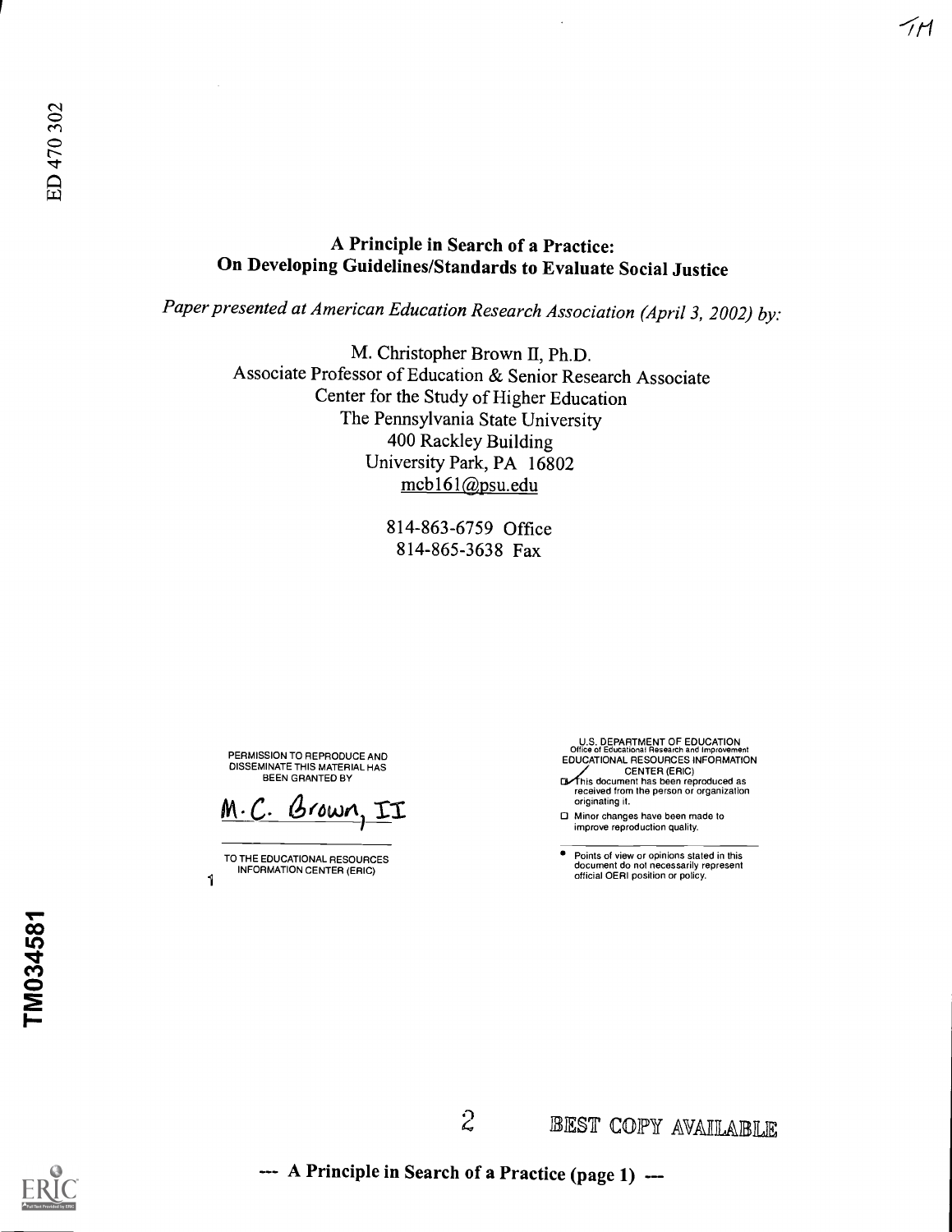### A Principle in Search of a Practice: On Developing Guidelines/Standards to Evaluate Social Justice

The dawning of the twenty-first century is fraught with both opportunities and challenges for persons committed to social justice. Opportunities abound as many throughout the nation become consciously engaged in facilitating society's role in ensuring "liberty and justice for all". America's identity is linked to equity, opportunity, equality, access, and uplift (Szumski et al, 1984). Concomitantly, the challenges of moving beyond non-active compliance, per forma political correctness, and the now acceptable (sic) toleration with preferment remain. The question before educators responsible for preparing a new generation of global citizens is 'How do we translate the principles of social justice into effective practice?'

#### PRINCIPLE AND/OR PRACTICE

The Latin root of social justice is "socius justitia", meaning ally for fairness. Hence social justice is the space where individual agree to partner together in adhering to impartial and equitable human intercourses, behavior, and exchanges. Social justice has as its aim the end goal of enriching the human civilization through individual human interactions. In his seminal piece titled "Social justice: What it is and why it matters", Hugo Adam Bedau (1982) writes that there are "needs that any normal human being can be said to have. These needs are, of course, not easily specified with any precision independently of the social conditions in which they arise. . . . It is inevitable, therefore, that a concern for the proper satisfaction of human needs will become a theory of a just society, of just social institutions, and thus a theory of social justice" (p. 86).



3

-- A Principle in Search of a Practice (page 2) ---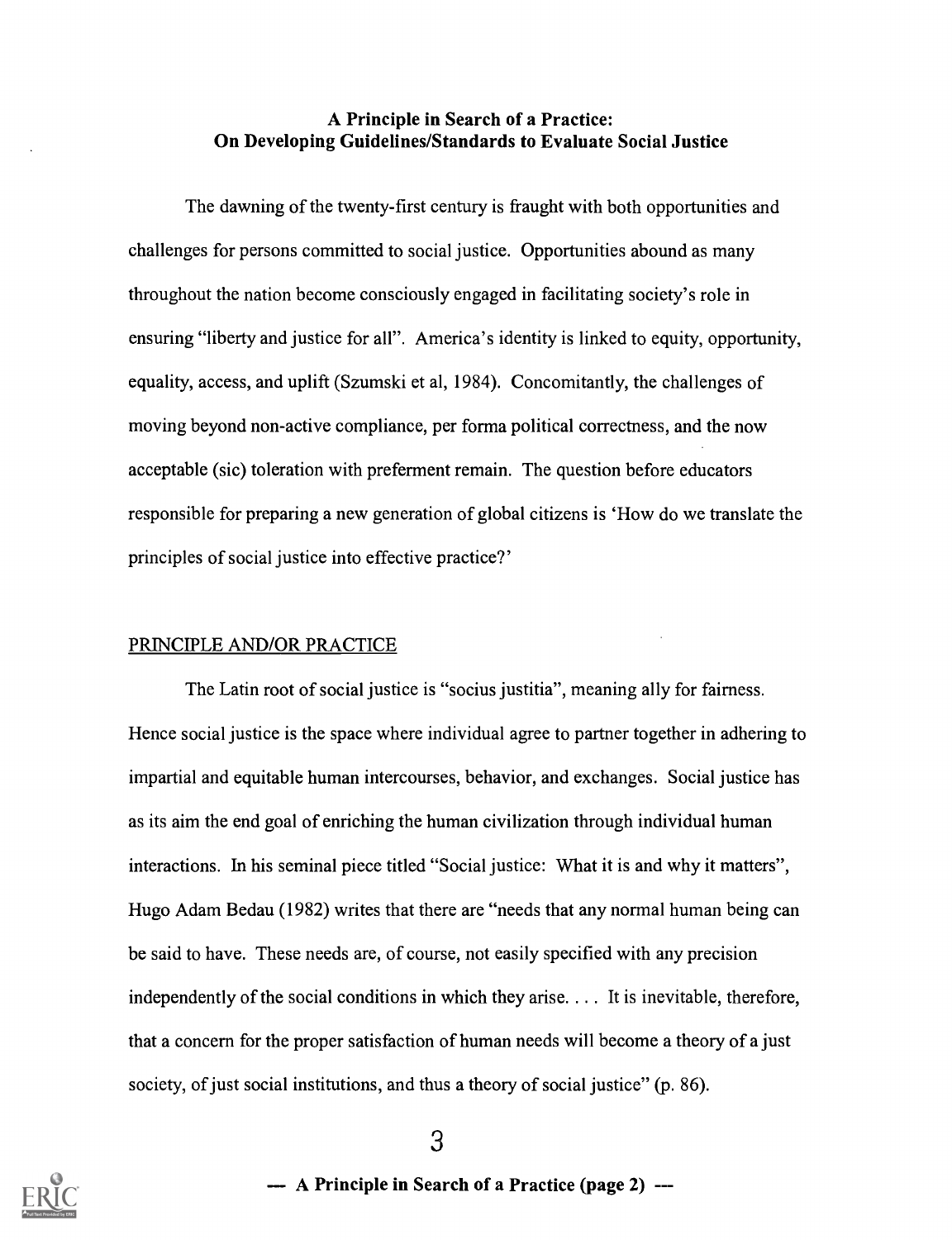The principle purpose of social justice is relatively clear. There is consensus around its functions a fair and just code of demeanor. However, there are multiple and shifting nuances to who or what is included, when, on whose authority, and to what degree. Despite the ideological quagmire surrounding the intricacies of whether social justice applies in the same way to an extremely wealthy, white male chief executive officer of a multinational corporation (read: ENRON) as it does to a formally convicted, paraplegic, Native American, lesbian telemarketer. The principle of social justice clearly endorses the humanity of everyone irrespective of social status, position, class, or caste.

In school settings around the nation, educators endeavor to inform learners of the import and impact of social justice. There is class content, guest speakers, and multimedia representations demonstrating the principle of social justice. Further, students are not only informed of the principle of social justice, they are encouraged to "practice random acts of kindness" and "pay it forward". These involvements are a de facto acknowledgement of the complex and social nature of the academic curriculum. Pinar and Associates (1996) inform us that

curriculum is intensely historical, political, racial, gendered, phenomenological, autobiographical, aesthetic, theological, and international. Curriculum becomes the site on which the generations struggle to define themselves and the world. . . . Curriculum is an extraordinarily complicated conversation. Curriculum as institutional text is a formalized and abstract version of conversation, a term we usually use to refer to those open-ended, highly personal, and interest-driven events in which persons encounter each other (pp. 847-848).

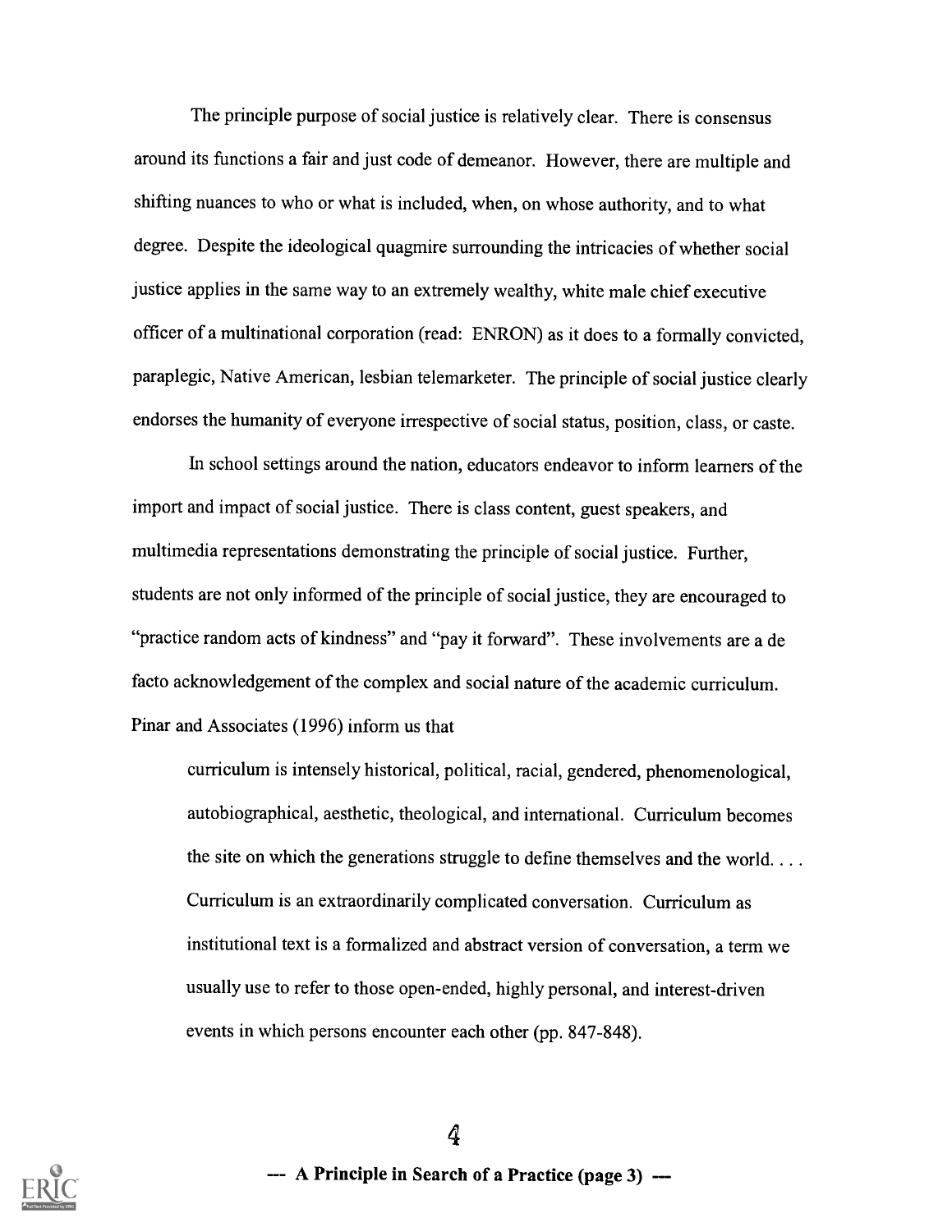As such, the academic curriculum is a prime site not for de facto, but rather formal and intentioned education in the principle of social justice.

The principle of social justice is a beacon and compass for both thought and action. The question is "How do we practice social justice?" What is the prima facie evidence of the manifested principle of social justice. Quite simply, how do we know it when we see it?

In Black sons to mothers: Compliments, critiques, and challenges for cultural workers in education, Brown and Davis (2000) demonstrate how the theoretical principles of cultural work could be translated in to educational practice for African American males and others. In fact, there are many volumes, articles, and models detailing the practice of cultural work in education. Social justice has not been so fortunate. While there is significant discourse on establishing a practiced principle of social justice, there has been scant progress in this endeavor.

It could be argued that the preceding argument regarding who and what social justice references have detracted from time and energy that could be devoted to establishing concrete practice ideas. Educators must indeed move beyond the identified boundaries relating to the principle or denotation of social justice. It is in fact the excessive delineation of concepts, constructs, and conversations around the epistemological, ontological, and axiological functions of social justice that have rendered a practical, practicable, practiced form of social justice absent or amorphously embryonic.

5



--- A Principle in Search of a Practice (page 4) ---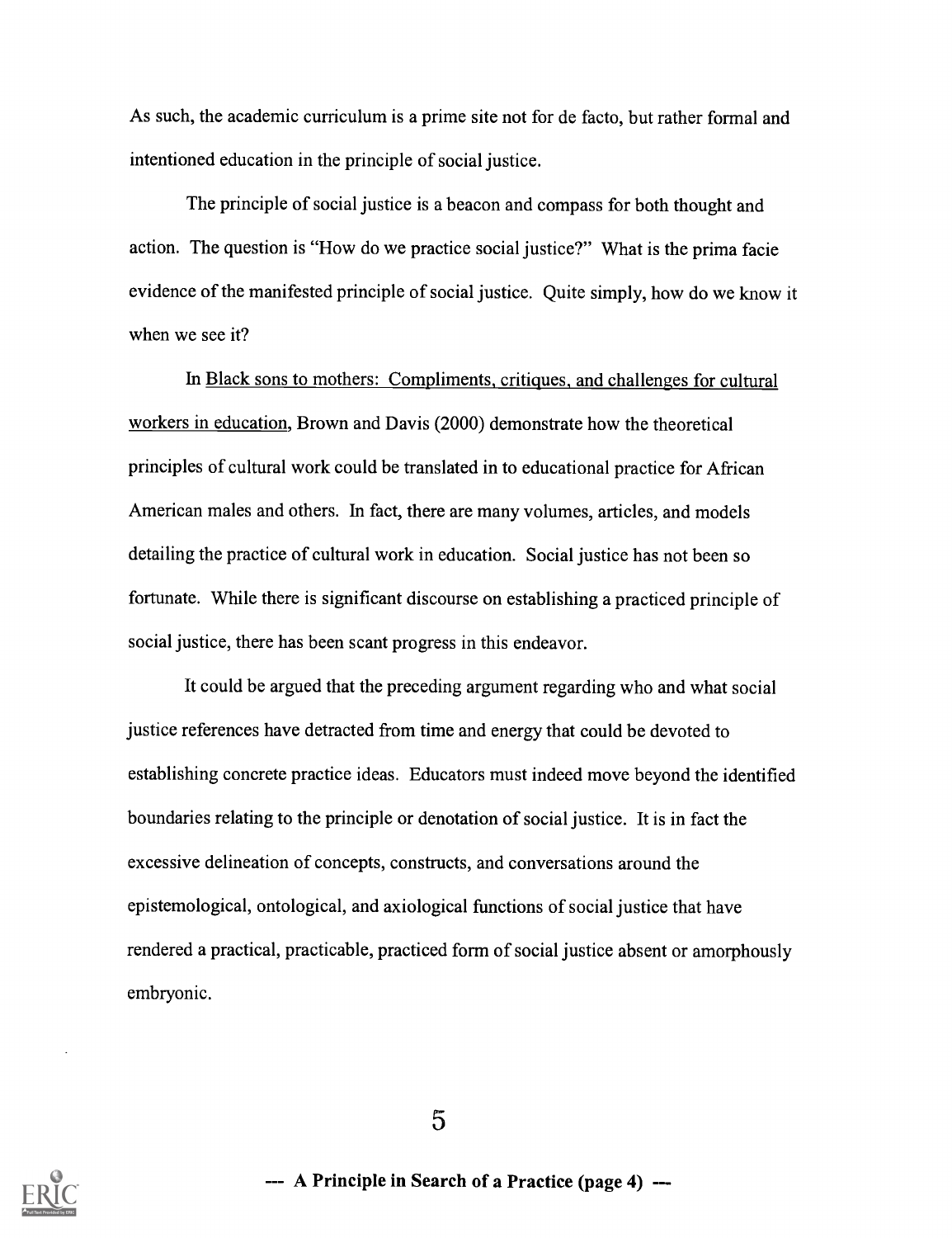#### SEARCHING FOR STANDARDS

In a chapter titled "Pedagogical Applications: Immanent Critique, Historicity, and the Politics of Curriculum", Agger (1998) argues that the primary reason most social theories have not been applied is because academics are rewarded for research and theory-building. He suggests that there is no external motivation for developing practiced principled or applied theories. Notwithstanding, does not social justice require educators to engage in this work because of an internal locus of control  $-$  an innate desire to see the highest form of dignity for all humanity.

Bogotch (2000) speaks directly to the inability to effect social justice practice. Bogotch synthesizes the difficulty of translating the principle of social justice into practice thusly:

- (1) There can be no fixed or predictable meanings of social justice prior to actually engaging in social and academic discourses;
- (2) The center or unity of any educational reform is so dynamic that it can not hold together for long;
- (3) The results of our work [just and unjust] are always fragile and fleeting; and, therefore,
- (4) All social justice/educational reform efforts must be deliberately and continuously reinvented and critiqued  $-$  again and again (p. 10).

Simply stated, Bogotch declares that educators have not done the in-class assignments or the homework require for making meaningful social justice practice. This indictment is critically important to the new search for standards. In effect, it disrupts groupthink and

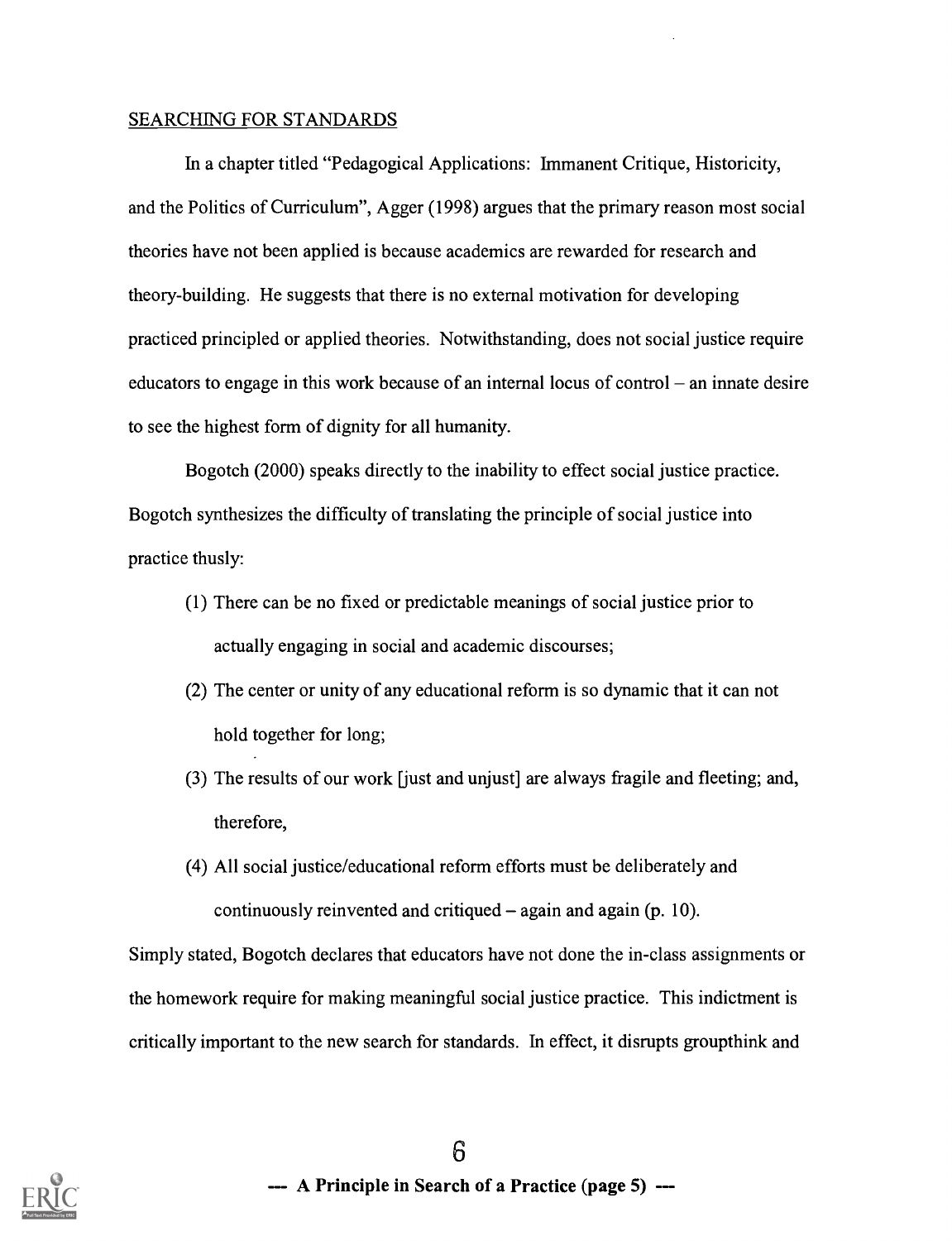awakens educators to the inability of standards construction until practice work is complete.

The quest for standards is not surprising. Education in specific and society atlarge has become preoccupied with standards. The twenty-first century is an era of assessment, evaluation, outcomes, and high-stakes testing. Social justice standards are the next illogical step in this race toward "1.0" statistical perfection. Social justice cannot be standardized, because it has only begun to practice. In a 350 page book titled, Education and Democracy: Re-imagining Liberal Learning in America, the College Entrance and Examination Board pleads with higher education faculty, researchers, and policy makers to develop new strategies for ensuring civitas in academic settings. The tome is in fact a mandate for a formal strategy to infuse social justice principles into collegiate practice among other interests (Orrill, 1997). This challenge has not yet been met.

Moreover, the endgame of social justice work is one of "constructivism" and not "standards". Hence the question is not what we came to know and how it is demonstrated, but rather what we mean by knowing and the metacognitive development involved in what we know. Or as Catherine Fosnot (1996) writes, "constructivism is a theory about knowledge and learning; it describes both what "knowing " is and how one "comes to know" (p. ix). Although the principles of cultural work in education, multicultural curricular construction, and learning styles pedagogy have all reached a level of standardized assessment, they have each also engaged in the requisite demonstration of principle followed by practice before reaching standards.



7

-- A Principle in Search of a Practice (page 6) ---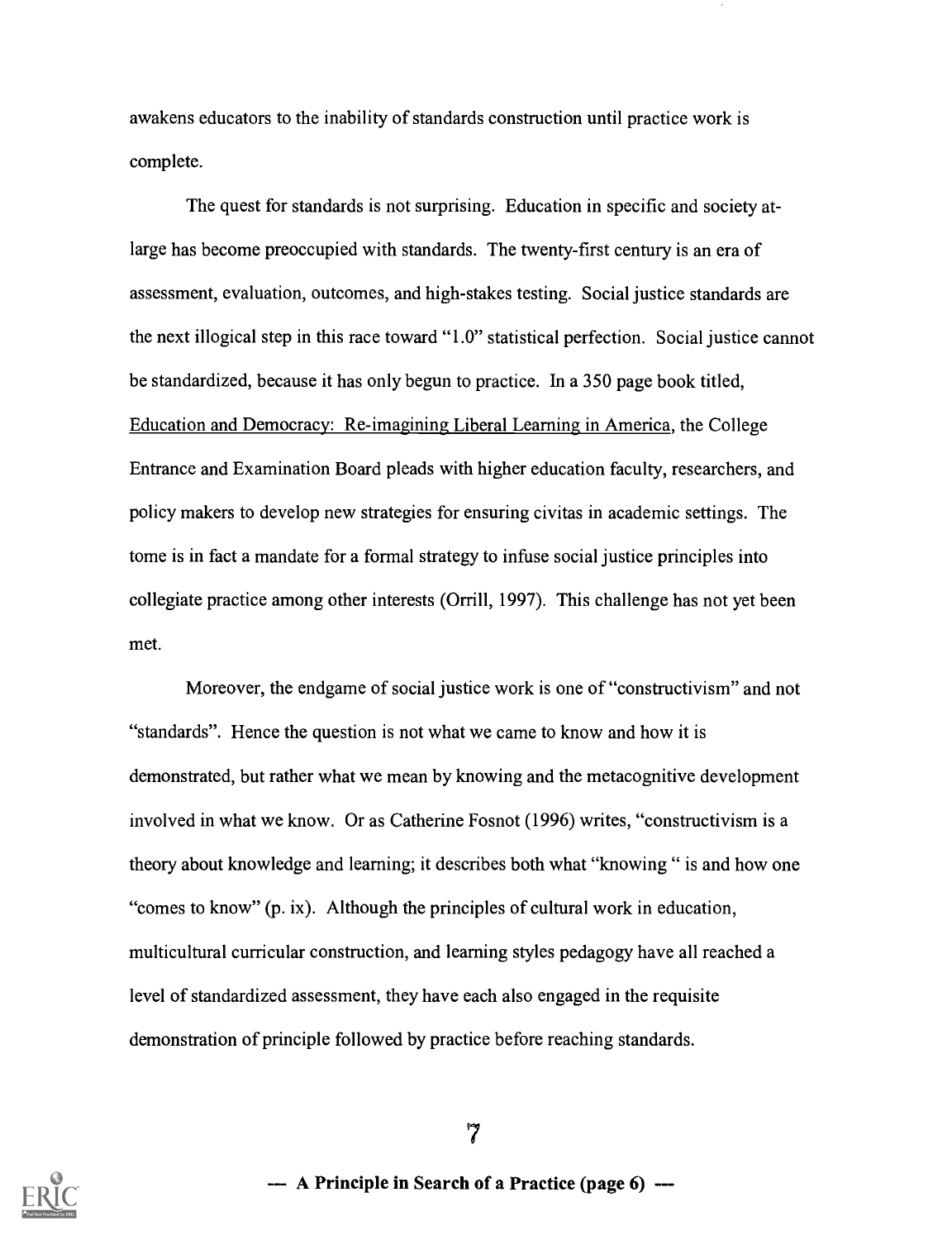The question is not should we or should we not have standards. The question is "Have we fully developed the practiced principle of social justice that we intend to assess by standards?" Educators must answer "No" to this query. There is no clear consensus regarding what portions of social justice are most important (if they can be disaggregated), much less what are the best measures to evaluate them (considering that true social justice learning may defy external observation). The search for standards is elusive due to the lack of landmarks provided by proven social justice practice.

#### Commencement

It is not appropriate to finitely conclude this conversation with the answer "No". Educators must commence to the work of practicing the principle of social justice. If the question is "Can we develop standards to evaluate social justice", the answer is "Not sure". If the next question is "Can we do the work required to make social justice a practiced principle", then the answer is "Yes, we can".

The intellectual journey to this place has been rewarding, but the end is not yet. Michael Apple (1995) closes Education and Power, pondering the likelihood of translating the theories of educational empowerment into practice. He writes, "What then are the possibilities of success? Here we need to be most honest. We simply cannot know" (p. 159). We cannot know where practiced social justice will lead us. But we do know we will be farther along the road of civilized humanity than we are.

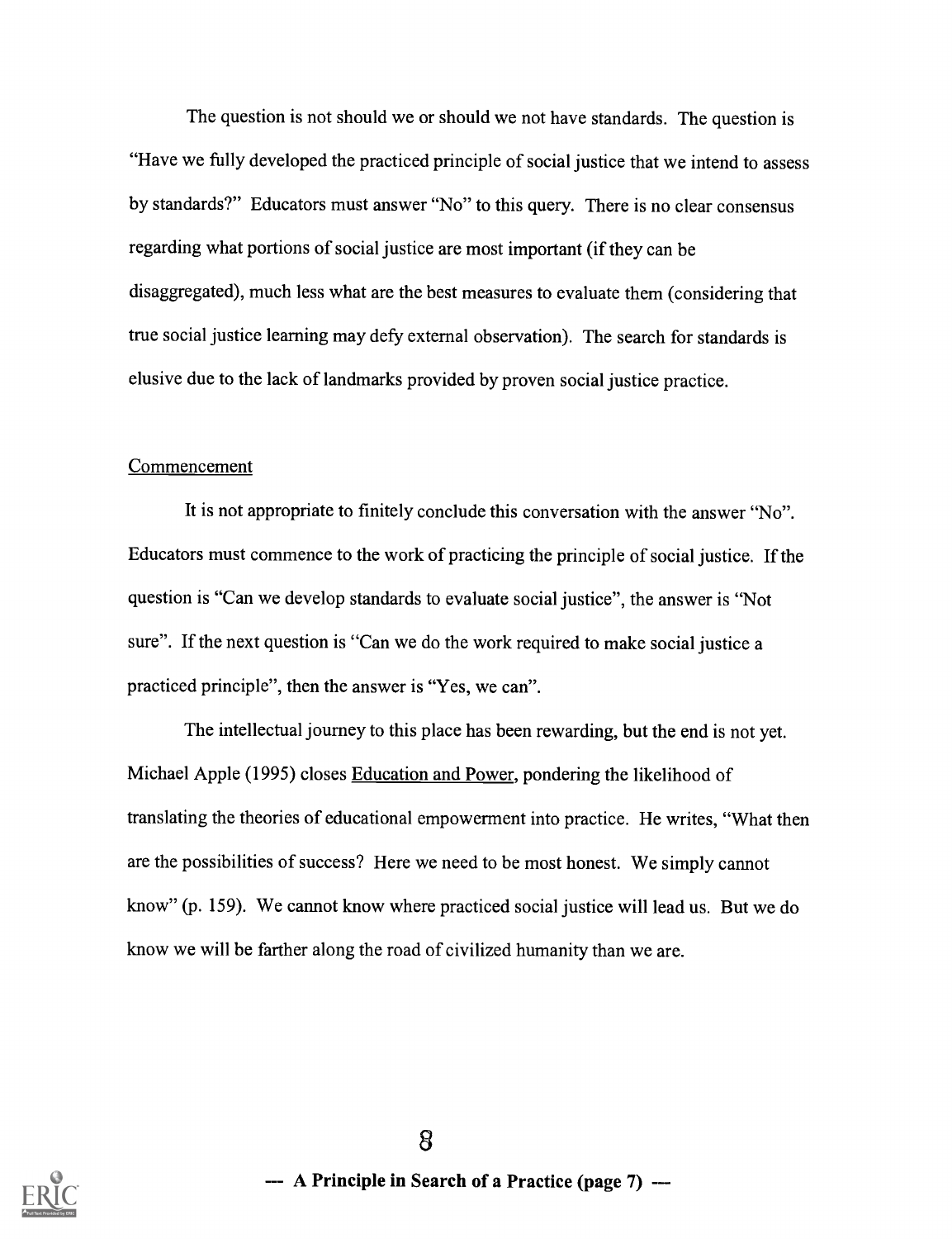#### The Declaration of Social Justice in Education

When in the Course of human Events, it becomes necessary for Social Justice Allies to educate their Compeers on the systems of Oppression, Hegemony, and Incivility that is disrupted to social order, and the assume the Responsibility for Emancipatory and Empowering Education to which the doctrines and principles of Human Life entitle all, an indefatigable Fortitude is required, as to enable them to declare the principles of social justice through the visible demonstration of their Words and Deeds.

We hold these Truths to be socially-relevant, that all People have equal capacity, that they are physically, cognitively, and affectively endowed through their Isness with the desire for certain unalienable Rights, that among these are Justice, Knowledge, and the Pursuit of Humanity-That to secure these Rights, Educators are empowered to affect Change, deriving their untiring Efforts from the Needs of those to be Empowered, that whenever any Form of Social Behavior becomes destructive of these Ends, it is the Responsibility of all Educators to resist or dismantle it, and to promote new Socially Just forms of Education and Pedagogy, laying its Core Values on the Principles of Social and Environmental Justice, and organizing their Endeavors in such Form, as to them shall seem most likely to effect Justice, Knowledge, and Humanity of All.



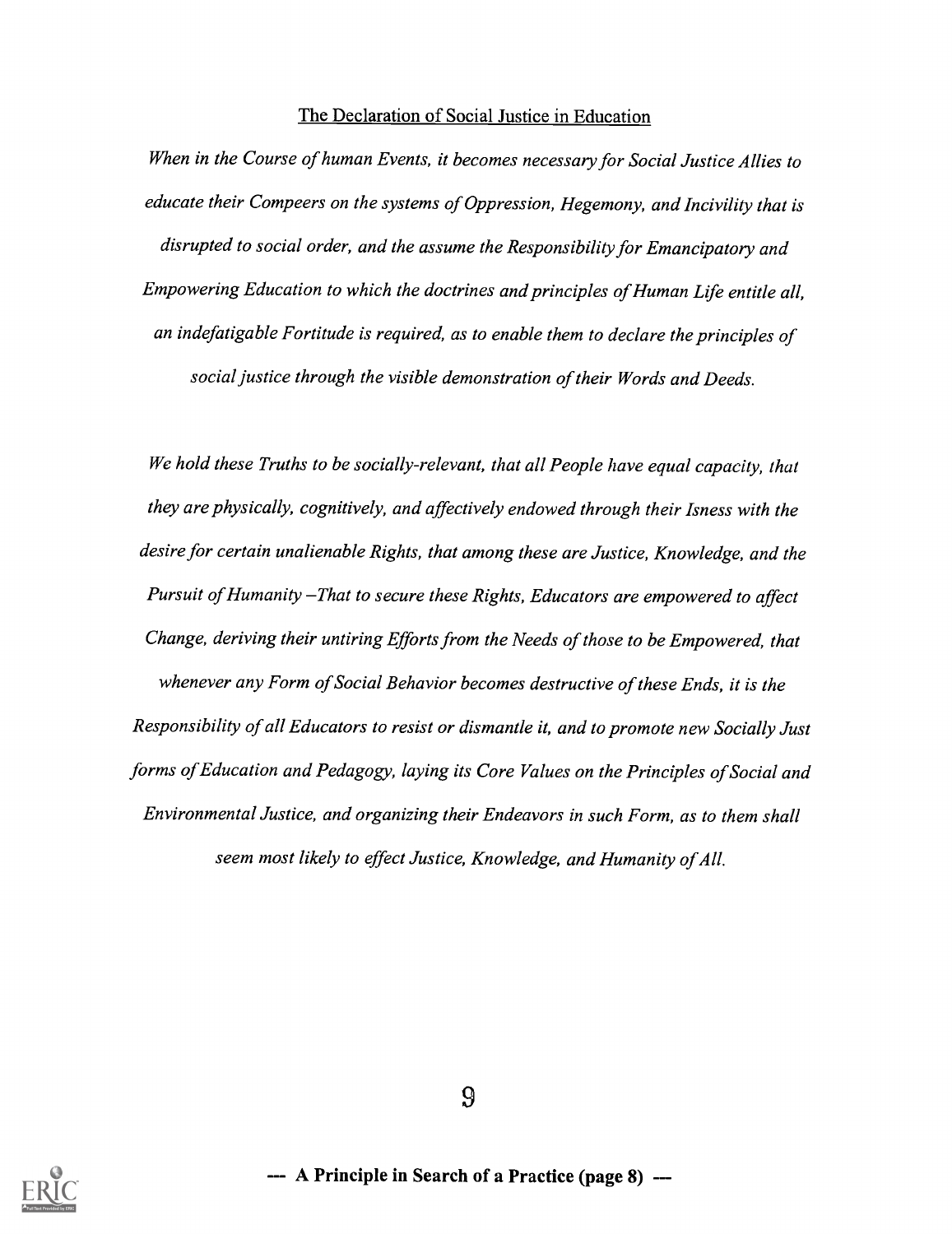#### References

Agger, B. (1998). Critical social theories: And introduction. Boulder, CO: Westview.

Apple, M. W. (1995). Education and power (Second Edition). New York: Routledge.

Bedau, H. A. (1982). Social justice – what it is and why it matters. In M. Bradie & D. Braybrooke, Social Justice (pp. 85-98). Bowling Green, OH: Bowling Green State University Press.

Bogotch, I. E. (2000). Educational leadership and social justice: Theory into practice (pp. 1-13). Paper presented at the University Council for Educational Administration, Albuquerque, New Mexico.

Brown, M. C., & Davis, J. E. (2000). Black Sons to Mothers: Compliments, Critiques, and Challenges for Cultural Workers in Education. New York: Peter Lang.

Fosnot, C. T. (Ed.). Constructivism: Theory, perspectives, and practice. New York: Teachers College Press.

Orrill, R. (Ed.). (1997). Education and democracy: Re-imagining liberal learning in America. New York: College Entrance Examination Board.

Pinar, W. F., Reynolds, W. M., Slattery, P., & Taubman, P. M. (1996). Understanding curriculum: An introduction to the study of historical and contemporary curriculum discourses. New York: Peter Lang.

Szumski, B., Debner, C., O'Neill, T., Hall, L., & Jordan, P. (Eds.). (1984). Social justice: Opposing viewpoints. St. Paul, MN: Greenhaven Press.

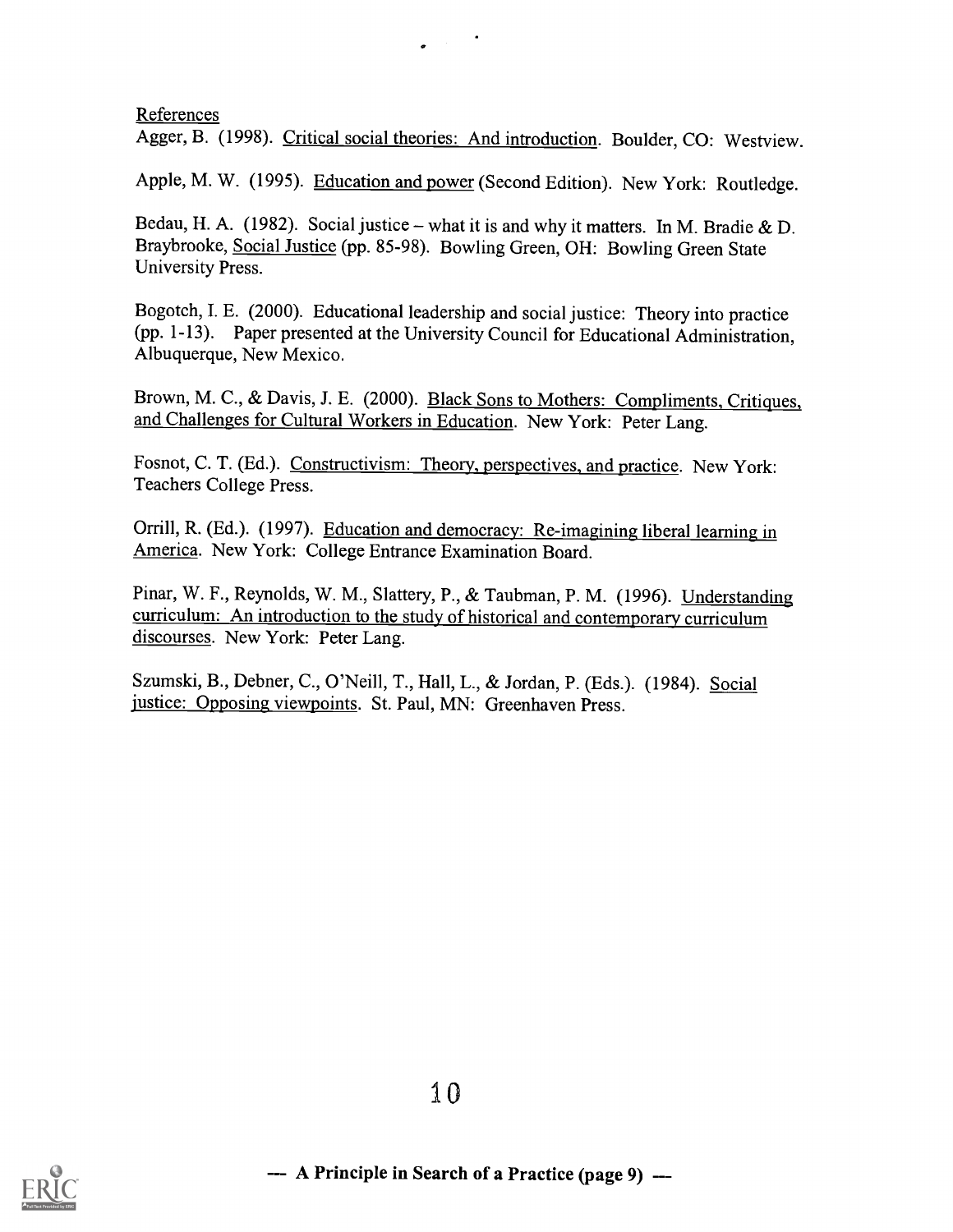

U.S. Department of Education

Office of Educational Research and Improvement (OERI) National Library of Education (NLE) Educational Resources Information Center (ERIC)



## TM034581

# REPRODUCTION RELEASE

(Specific Document)

#### I. DOCUMENT IDENTIFICATION:

| Title: A Principle in Search of a Practice: On Developing Guidelines/Standards<br>to Evaluate Social Justice |                          |  |  |  |  |  |  |
|--------------------------------------------------------------------------------------------------------------|--------------------------|--|--|--|--|--|--|
| Author(s): M. Christopher Brown II                                                                           |                          |  |  |  |  |  |  |
| <b>Corporate Source:</b>                                                                                     | <b>Publication Date:</b> |  |  |  |  |  |  |
|                                                                                                              | April 2002               |  |  |  |  |  |  |

### IL. REPRODUCTION RELEASE:

In order to disseminate as widely as possible timely and significant materials of interest to the educational community, documents announced in the monthly abstract journal of the ERIC system, Resources in Education (RIE),

If permission is granted to reproduce and disseminate the identified document, please CHECK ONE of the following three options and sign at the bottom of the page.